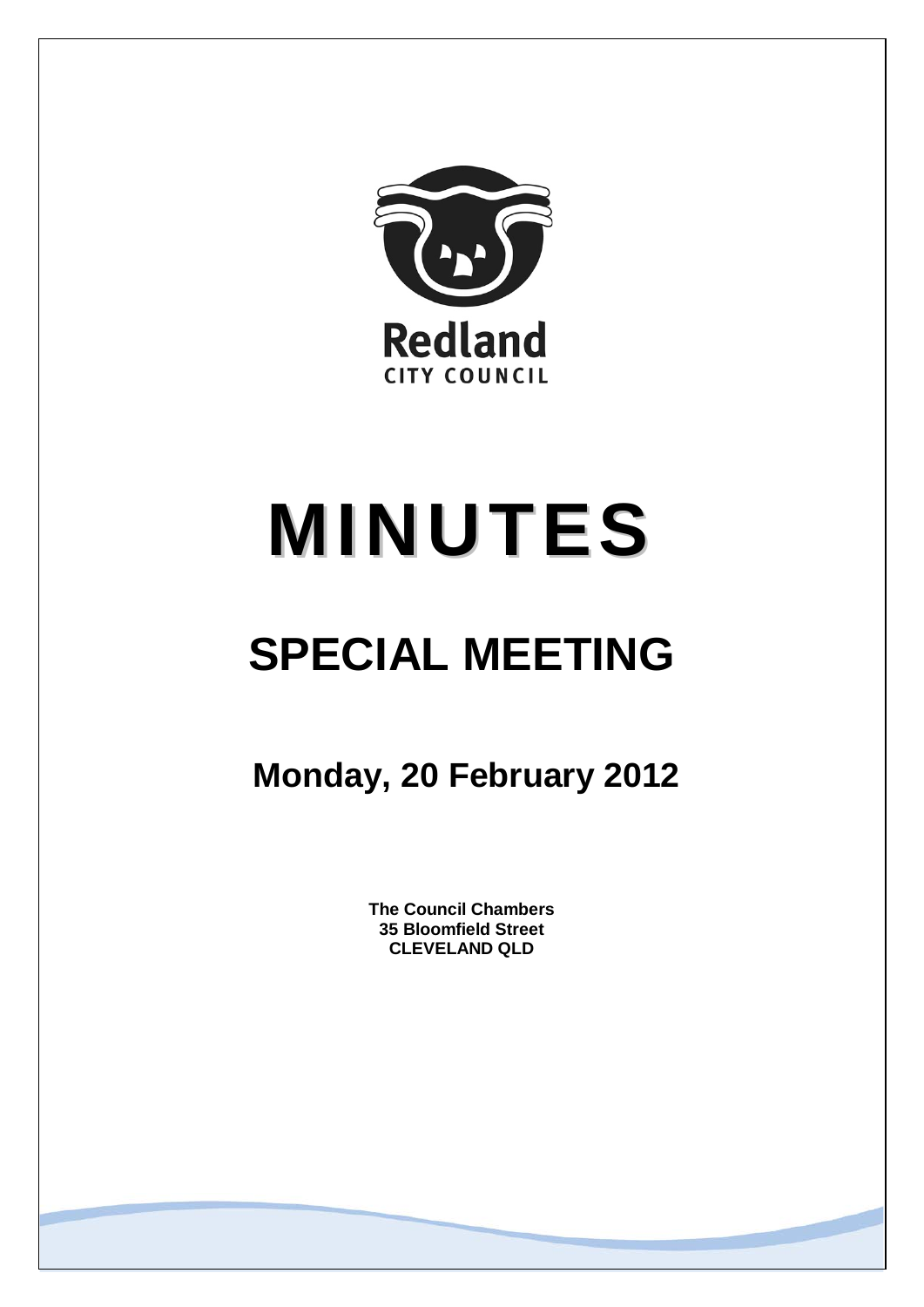# **Table of Contents**

| <b>Item</b>             |                                                               |  | <b>Subject</b>                                  | Page No |
|-------------------------|---------------------------------------------------------------|--|-------------------------------------------------|---------|
|                         |                                                               |  |                                                 |         |
| $\mathbf 1$             |                                                               |  |                                                 |         |
| $\mathbf{2}$            |                                                               |  |                                                 |         |
| 3                       | <b>MATERIAL PERSONAL INTEREST AND CONFLICT OF INTEREST  1</b> |  |                                                 |         |
| $\overline{\mathbf{4}}$ |                                                               |  |                                                 |         |
|                         |                                                               |  |                                                 |         |
|                         |                                                               |  | 4.1.1 EMERGENCY WORKS AT RABY BAY BOULEVARD AND |         |
| 5                       |                                                               |  |                                                 |         |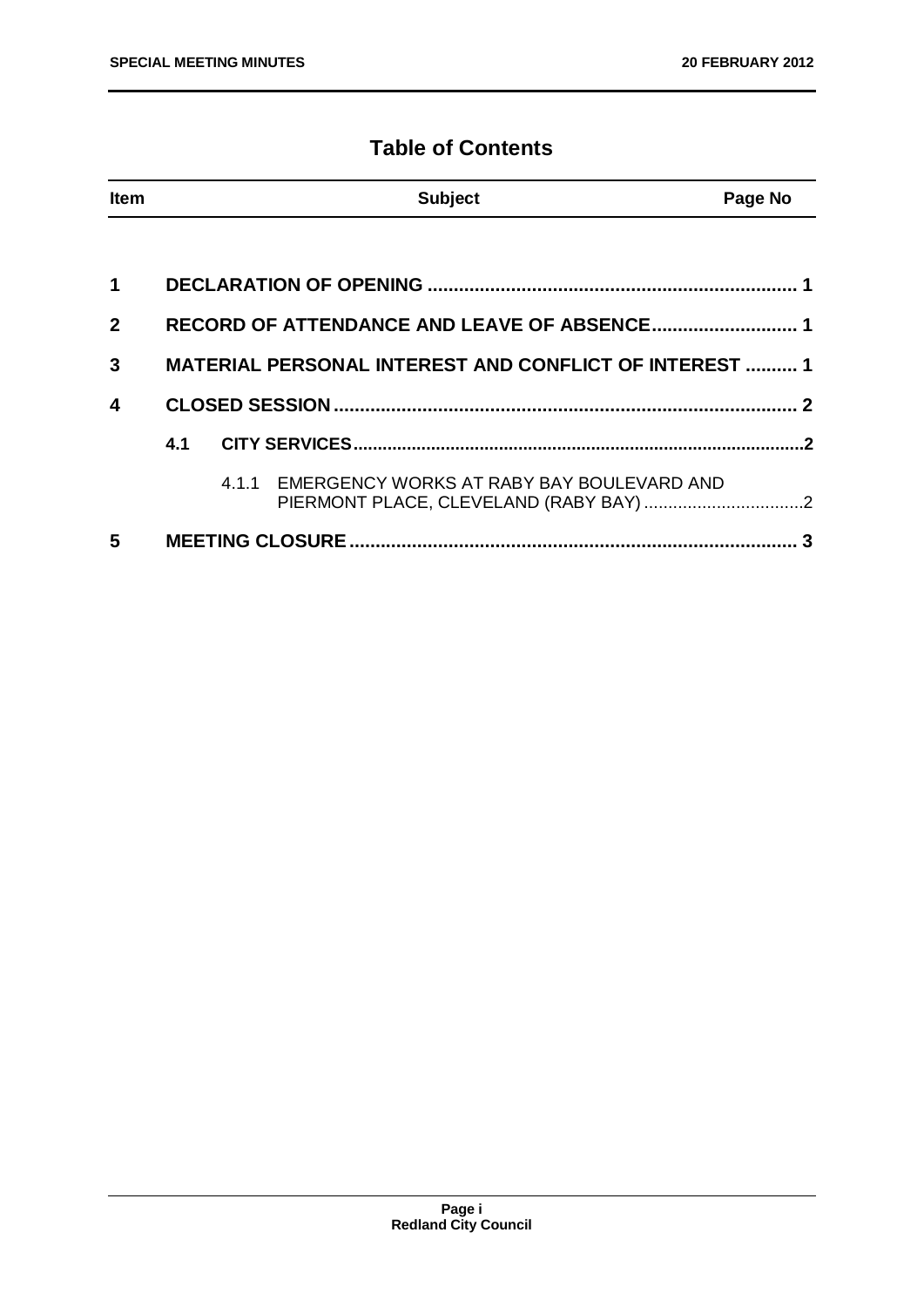# <span id="page-2-0"></span>**1 DECLARATION OF OPENING**

The Mayor declared the meeting open at 1.31pm.

# <span id="page-2-1"></span>**2 RECORD OF ATTENDANCE AND LEAVE OF ABSENCE**

# **PRESENT**

#### Members:

| Cr M Hobson PSM      | Mayor                         |
|----------------------|-------------------------------|
| Cr W Boglary         | <b>Councillor Division 1</b>  |
| Cr C Ogilvie         | <b>Councillor Division 2</b>  |
| Cr D Henry           | <b>Councillor Division 3</b>  |
| <b>Cr B Townsend</b> | <b>Councillor Division 5</b>  |
| Cr T Bowler          | <b>Councillor Division 6</b>  |
| <b>Cr K Reimers</b>  | <b>Councillor Division 8</b>  |
| Cr K Williams        | <b>Councillor Division 9</b>  |
| Cr H Murray          | <b>Councillor Division 10</b> |

# Executive Leadership Group:

| Mr G Stevenson PSM<br>Mrs L Rusan<br>Mrs T Averay<br>Mr N Clarke<br>Mr M Drydale | <b>Chief Executive Officer</b><br><b>General Manager City Services</b><br>General Manager Environment Planning & Development<br><b>General Manager Governance</b><br><b>General Manager Corporate Services</b> |
|----------------------------------------------------------------------------------|----------------------------------------------------------------------------------------------------------------------------------------------------------------------------------------------------------------|
| Officer:<br>Mr B Salton                                                          | <b>Manager Project Delivery Group</b>                                                                                                                                                                          |
| Minutes:                                                                         |                                                                                                                                                                                                                |

#### **APOLOGIES**

Cr J Burns, Councillor Division 4 Cr M Elliott, Deputy Mayor & Councillor Division 7

# <span id="page-2-2"></span>**3 MATERIAL PERSONAL INTEREST AND CONFLICT OF INTEREST**

Nil.

# **COUNCILLOR ABSENCES DURING MEETING**

Cr Townsend left the meeting at 2.28pm.

Cr Bowler left the meeting at 2.29pm.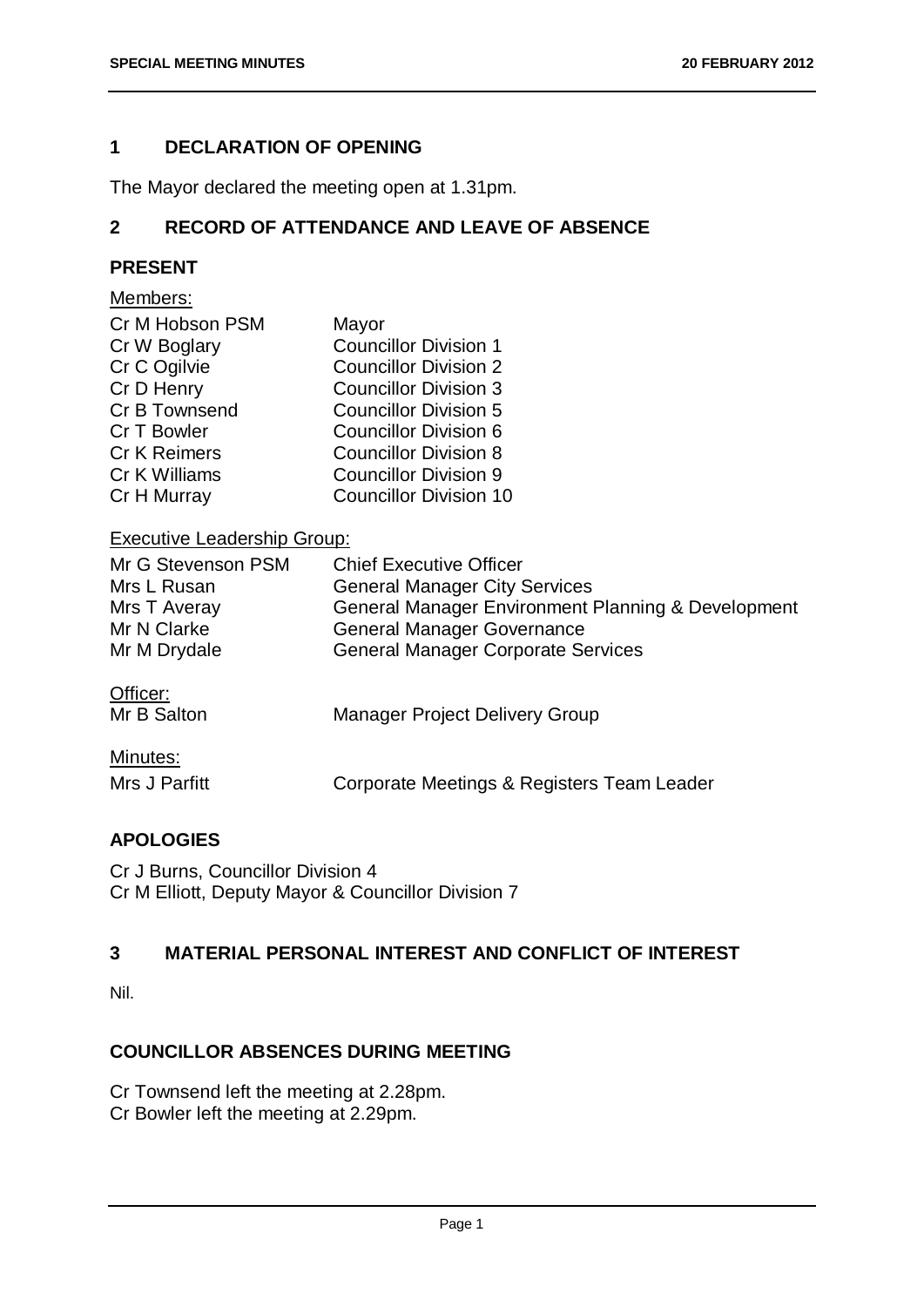#### <span id="page-3-0"></span>**4 CLOSED SESSION**

#### **MOTION TO CLOSE MEETING AT 1.35PM**

Moved by: Cr T Bowler<br>Seconded by: Cr B Townse Cr B Townsend

That the meeting be closed to the public pursuant to section 72(1) of the *Local Government (Operations) Regulation2010* to discuss the following item:

#### **4.1.1 Emergency Works at Raby Bay Boulevard and Piermont Place, Cleveland**

*The reason that is applicable in this instance is as follows:*

*"(h) other business for which a public discussion would be likely to prejudice the interests of the local government or someone else, or enable a person to gain a financial advantage."*

#### **CARRIED**

#### **MOTION TO REOPEN THE MEETING AT 2.30PM**

| Moved by:    | Cr C Ogilvie |
|--------------|--------------|
| Seconded by: | Cr D Henry   |

That the meeting again be opened to the public.

#### CARRIED

#### <span id="page-3-1"></span>**4.1 CITY SERVICES**

### <span id="page-3-2"></span>**4.1.1 EMERGENCY WORKS AT RABY BAY BOULEVARD AND PIERMONT PLACE, CLEVELAND (RABY BAY)**

| <b>Dataworks Filename:</b> | Projects 40419; 46236 |
|----------------------------|-----------------------|
|----------------------------|-----------------------|

| <b>Responsible Officer:</b> | <b>Louise Rusan</b><br><b>General Manager City Services</b>    |  |
|-----------------------------|----------------------------------------------------------------|--|
| Author:                     | <b>Bradley Salton</b><br><b>Manager Project Delivery Group</b> |  |

#### **EXECUTIVE SUMMARY**

A confidential report from General Manager City Services was discussed in closed session.

#### **COUNCIL RESOLUTION**

| Moved by:    | Cr C Ogilvie |
|--------------|--------------|
| Seconded by: | Cr K Reimers |

#### **That Council resolve as follows:**

**1. Consider and approve works Raby Bay Boulevard (PDG-46236) and Piermont Place (PDG-40419) to be carried out in accordance with** *Local*